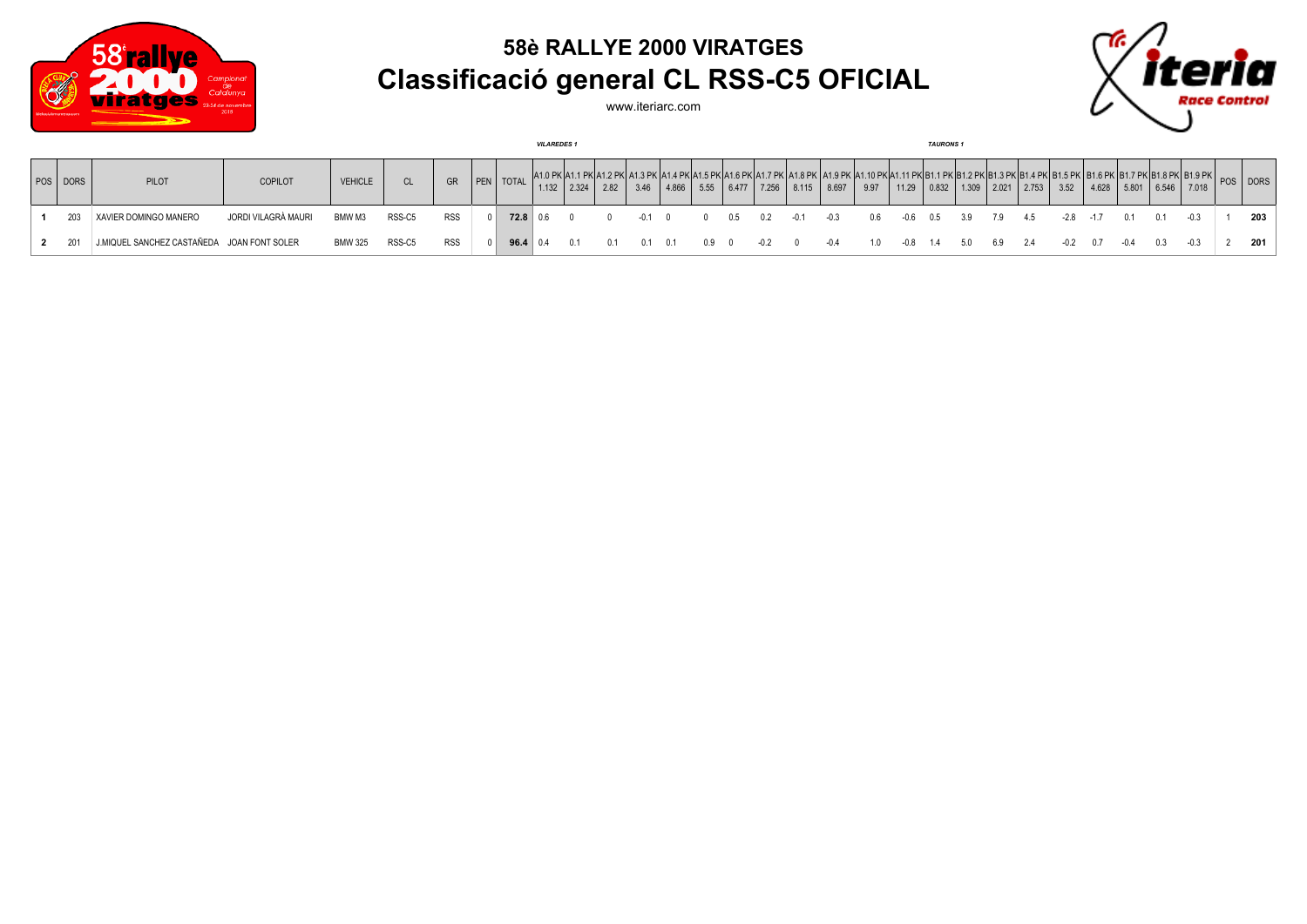

## **58è RALLYE 2000 VIRATGES Classificació general CL RSS-C5 OFICIAL**



www.iteriarc.com

| <b>VILAREDES 2</b> |       |       |      |      |       |      |       |        |                                                        |       | <b>TAURONS 2</b> |       |        |               |               |       |        | TALAMANCA 1 |               |       |        |      |            |      |      | <b>TALAMANCA 2</b> |      |      |      |      |      |      |                  |                  |          |     |
|--------------------|-------|-------|------|------|-------|------|-------|--------|--------------------------------------------------------|-------|------------------|-------|--------|---------------|---------------|-------|--------|-------------|---------------|-------|--------|------|------------|------|------|--------------------|------|------|------|------|------|------|------------------|------------------|----------|-----|
| POS   DORS         | 1.132 | 2.324 | 2.72 | 3.46 | 4.866 | 5.43 | 6.477 | 17.256 | K I A 2 6 PK I A 2 7 PK I A 2 8 PK I A 2 9 PK<br>8.115 | 8.697 | 9.97             | 11.29 | 0.832  | $1.309$ 2.021 | .2 PK1B2.3 PK | 2.753 | 3.52   |             | $4.628$ 5.801 | 6.546 | 7.018  | C1.1 | C1.2       | C1.3 | C1.4 | C1.5               | C1.6 | C1.7 | C1.8 | C2.1 | C2.2 | C2.3 | C <sub>2.4</sub> | C <sub>2.5</sub> | POS DORS |     |
| 203                | 0.1   | 02    | -04  |      |       |      |       |        |                                                        | -0.2  | 02               | -0.2  | $-1.1$ | 3.2           | 4.8           | 3.7   | -1.8   | 0.6         | -0.1          | n.    | $-0.1$ | 0.2  | $-1.6$     | 0.9  |      |                    |      |      |      | 0.3  |      |      |                  |                  |          | 203 |
| 201                | 0 1   |       |      |      |       |      |       |        |                                                        |       | 0.3              |       | 2.0    | 6.3           | 7.9           | 3.9   | $-1.2$ | 1.0         | $-0.5$        | -0.2  | 0.1    |      | $0.6 -0.7$ | 0.3  | -0.8 | -0.9               | -0.4 | -0.2 |      | 1.5  | -0.9 | 0.3  | $-3.0$           |                  |          | 201 |